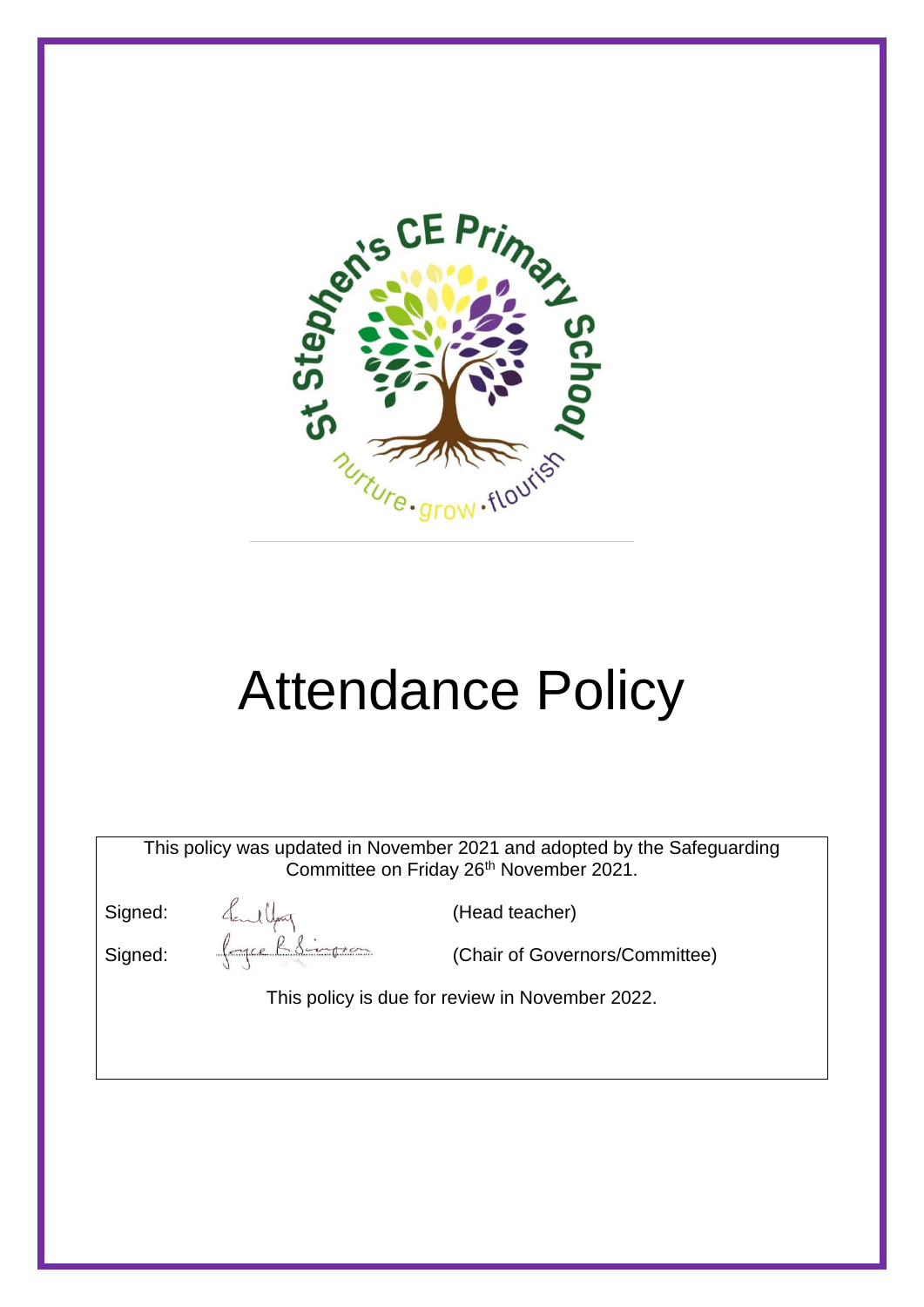#### **Contents:**

[Statement of intent](#page-2-0)

- 1. [Legal framework](#page-2-1)
- 2. [Roles and responsibilities](#page-3-0)
- 3. [Definitions](#page-4-0)
- 4. [Training of staff](#page-5-0)
- 5. [Pupil expectations](#page-5-1)
- 6. Pupils at risk of persistent absence
- 7. [Absence procedures](#page-6-0)
- 8. [Parental Involvement](#page-7-0)
- 9. [Contact](#page-8-0) information
- 10. [Attendance register](#page-9-0)
- 11. Attendance Officer
- 12. Lateness
- 13. [Term-time leave](#page-9-1)
- 14. [Leave during lunch times](#page-10-0)
- 15. [Truancy](#page-10-1)
- 16. [Missing children](#page-11-0)
- 17. [Religious observances](#page-12-0)
- 18. [Appointments](#page-13-0)
- 19. [Modelling, sport and acting performances/activities](#page-13-1)
- 20. [Young carers](#page-15-0)
- 21. [Rewarding good attendance](#page-15-1)
- 22. [Monitoring and review](#page-16-0)

#### Appendix

a) Attendance Monitoring Procedures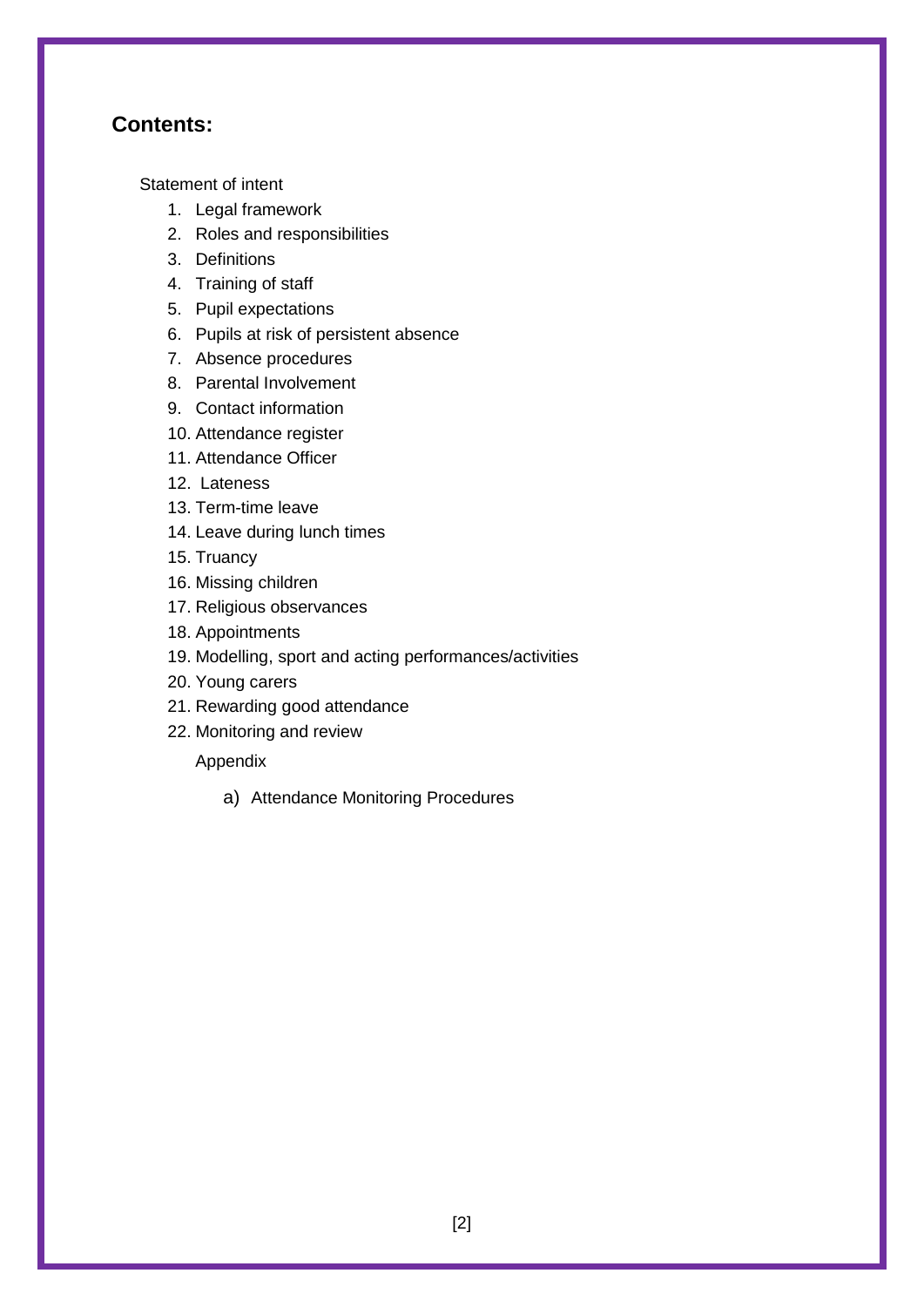# <span id="page-2-0"></span>**Statement of intent**

St Stephen's CE Primary believes that in order to facilitate teaching and learning, good attendance is essential. Pupils cannot achieve their full potential if they do not regularly attend school.

We are committed to:

 Ensuring parents follow the framework set in section 7 of the Education Act 1996, which states that:

"The parent of every child of compulsory school age shall cause him/her to receive efficient full-time education suitable –

(a) to age, ability and aptitude, and

(b) to any special educational needs he/she may have

Either by regular attendance at school or otherwise."

- Promoting and modelling good attendance behaviour.
- Ensuring equality and fairness of treatment for all.
- Implementing our policies in accordance with the Equality Act 2010.
- Early intervention and working with other agencies to ensure the health and safety of our pupils.
- <span id="page-2-1"></span>• Rewarding regular attendance.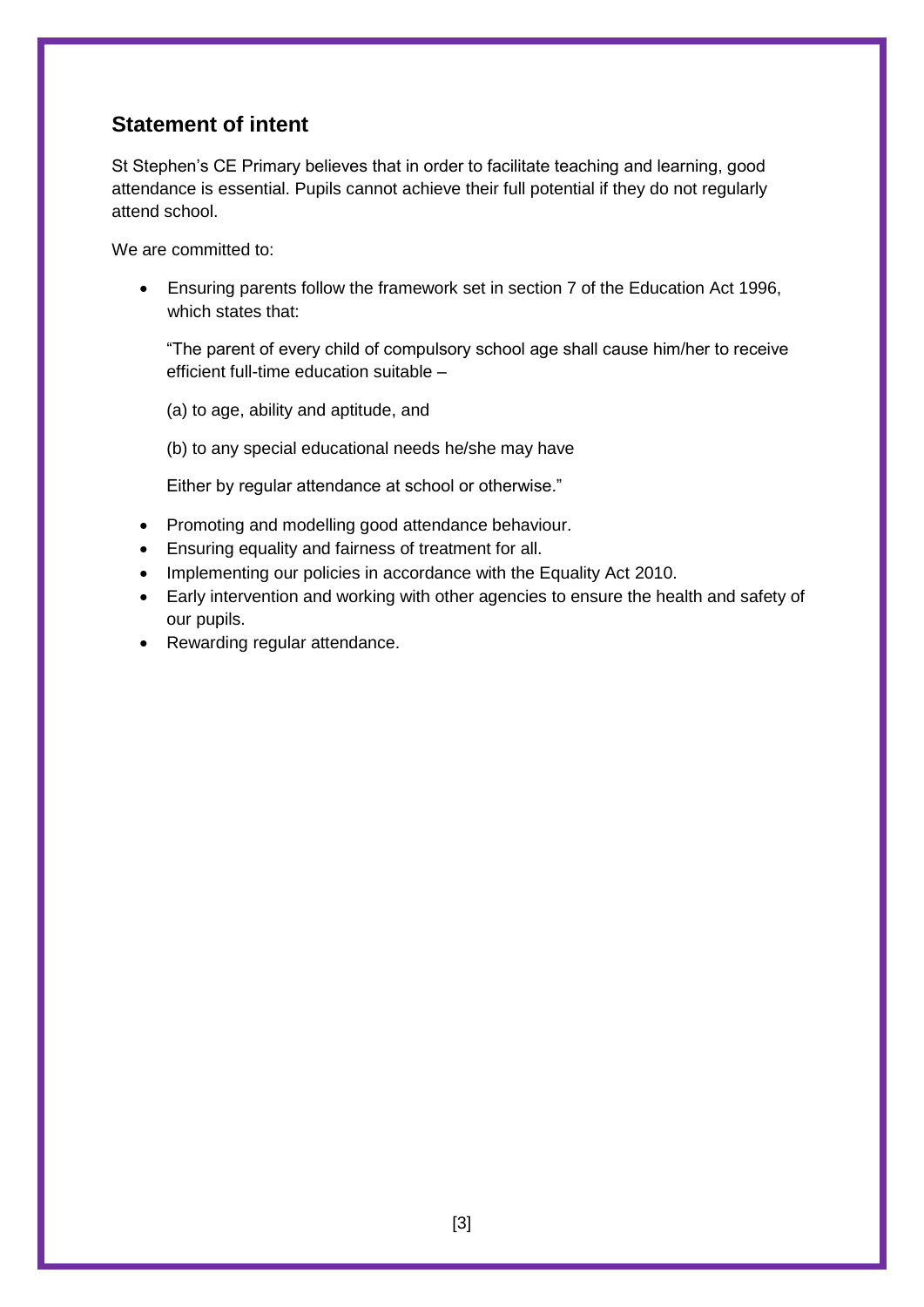# **Legal framework**

- 1.1. This policy has due regard to legislation and statutory guidance, including, but not limited to, the following:
	- Education Act 1996
	- Equality Act 2010
	- Education (Pupil Registration) (England) Regulations 2006 (As amended)
	- DfE (2020) 'School attendance'
	- Children (Performances and Activities) (England) Regulations 2014
	- Children and Young Persons Act 1963
	- DfE (2018) 'School attendance'
	- DfE (2015) 'Child performance and activities licensing legislation in England'
	- DfE (2020) 'Keeping children safe in education'
	- DfE (2016) 'Children missing education'
	- DfE (2020) 'Improving school attendance'
- 1.2. This policy will be implemented in conjunction with the following school policies:
	- Complaints Policy
	- Behaviours Policy
	- Children Missing Education Policy

# <span id="page-3-0"></span>**2. Roles and responsibilities**

- 2.1. The governing body has overall responsibility for:
- The implementation of the Attendance Policy and procedures of St Stephen's CE Primary.
- Ensuring that the attendance policy, as written, does not discriminate on any grounds, including, but not limited to, ethnicity/national origin, culture, religion, gender, disability or sexual orientation.
- Handling complaints regarding this policy as outlined in the school's Complaints Policy.
- Having regard to 'Keeping children safe in education' (2020) when making arrangements to safeguard and promote the welfare of children.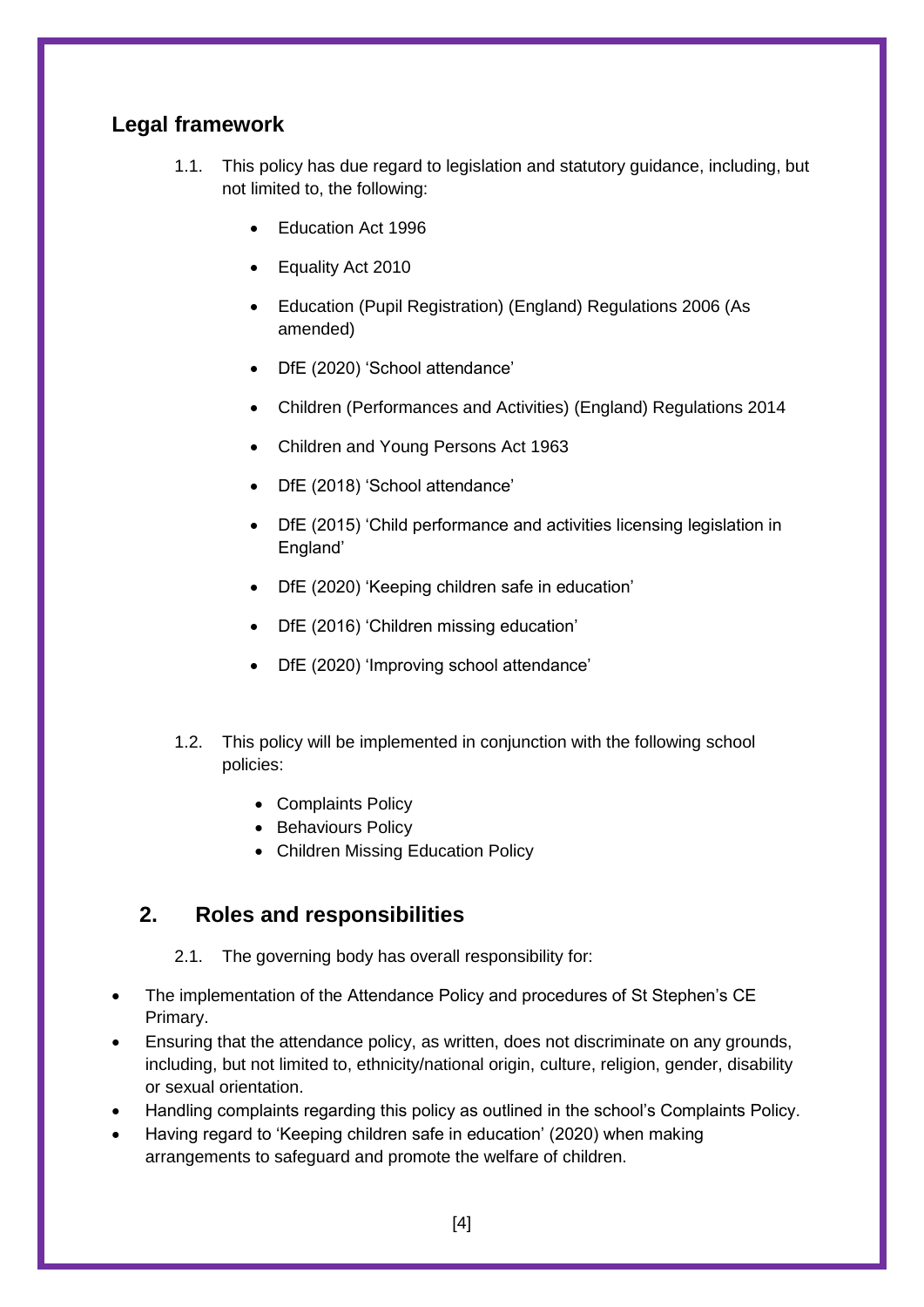- Ensuring there is a Children Missing Education Policy in place and that this is regularly reviewed and updated.
	- 2.2. The headteacher is responsible for the day-to-day implementation and management of the Attendance Policy and procedures of the school, and distributing these to parents.
	- 2.3. Staff, including teachers, support staff and volunteers, are responsible for:
- Following the Attendance Policy and ensuring pupils do so too. They are also responsible for ensuring this policy is implemented fairly and consistently.
- Modelling good attendance behaviour.
- Using their professional judgement and knowledge of individual pupils to inform decisions as to whether any welfare concerns should be escalated.
	- 2.4. Parents are responsible for the attendance and punctuality of their child.
	- 2.5. Parents are expected to promote good attendance behaviour and ensure that their child attends school every day.
	- 2.6. The school will ensure that absence procedures are understood by pupils, parents and carers.
	- 2.7. Parents are responsible for:

Providing accurate and up-to-date contact details. Providing the school with more than one emergency contact number. Updating the school if their details change.

# <span id="page-4-0"></span>**3. Definitions**

- 3.1. For the purpose of this policy, the school defines:
	- "Absence" as:
		- − Arrival at school after the register has closed (9:25am).
		- − Not attending school for any reason.
	- An "authorised absence" as:
		- − An absence for sickness for which the school has granted leave.
		- − Medical or dental appointments which unavoidably fall during school time, for which the school has granted leave.
		- − Religious or cultural observances for which the school has granted leave.
		- − An absence due to a family emergency.
	- An "unauthorised absence" as: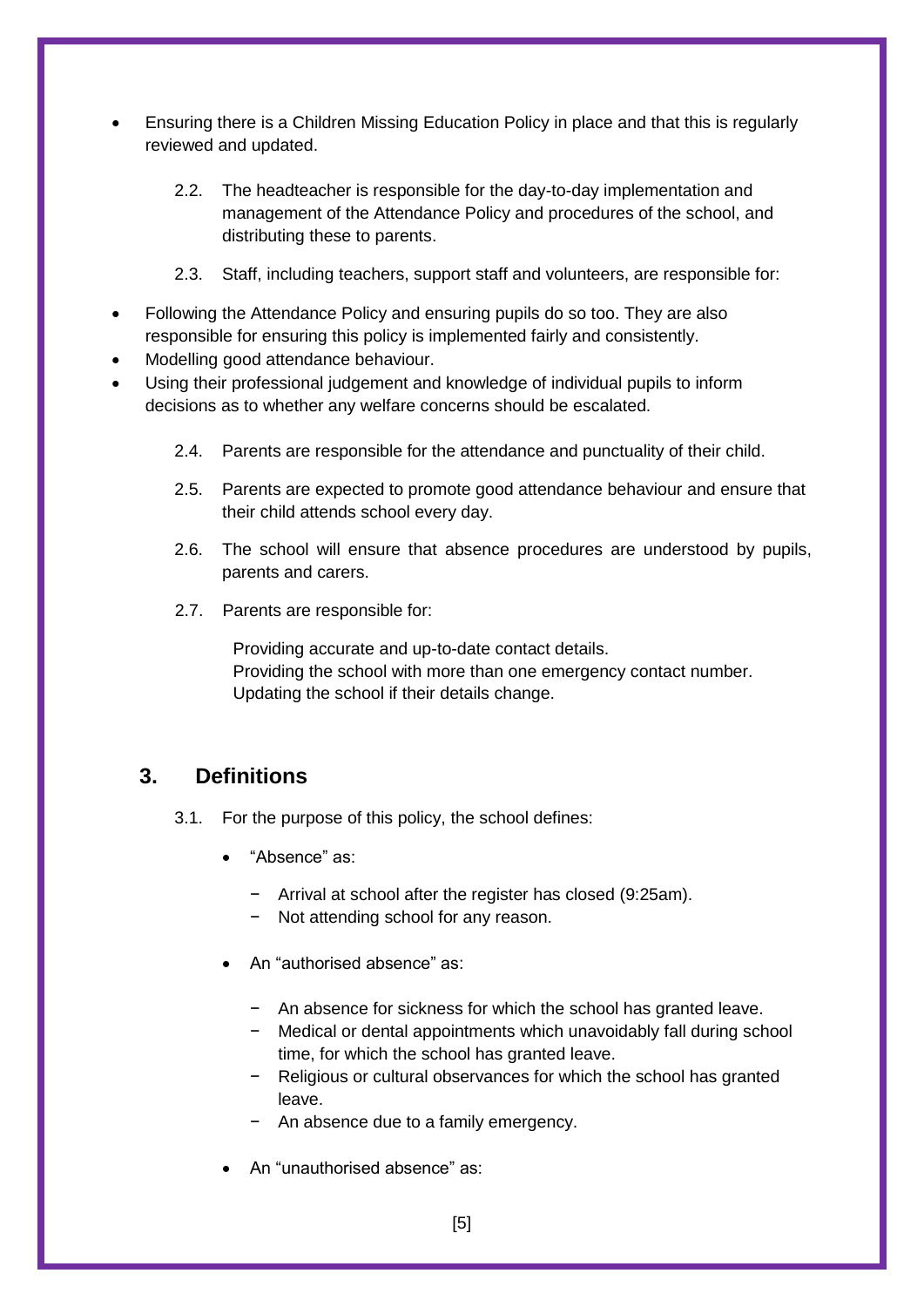- Parents keeping children off school unnecessarily or without good reason.
- − Truancy before or during the school day.
- − Absences which have never been properly explained.
- − Arrival at school after the register has closed.
- − Absence due to shopping, looking after other children or birthdays.
- − Absence due to day trips and holidays in term-time which have not been agreed.
- Leaving school for no reason during the day.
- "Persistent absenteeism" as:
	- Missing 10 percent or more of schooling across the year for any reason.

# <span id="page-5-0"></span>**4. Training of staff**

- 4.1. The school recognises that early intervention can prevent poor attendance. As such, teachers will receive training in identifying potentially at-risk pupils as part of their induction and refresher training.
- 4.2. Teachers and support staff will receive training on this policy as part of their induction.
- 4.3. Teachers and support staff will receive regular and ongoing training as part of their development.

# <span id="page-5-1"></span>**5. Pupil expectations**

5.1. Pupils are expected to attend school every day and will be encouraged to keep their attendance at 97 percent or above throughout the year.

# **6. Pupils at risk of persistent absence**

- 6.1. The DSL, working with the Leadership Team, will:
	- Establish a range of evidence-based interventions to address barriers to attendance.
	- Monitor the implementation and quality of escalation procedures and seek robust evidence of the escalation procedures that work.
	- Attend or lead attendance reviews in line with escalation procedures.
	- Establish robust escalation procedures which will be initiated before absence becomes a problem by:
		- Sending letters to parents.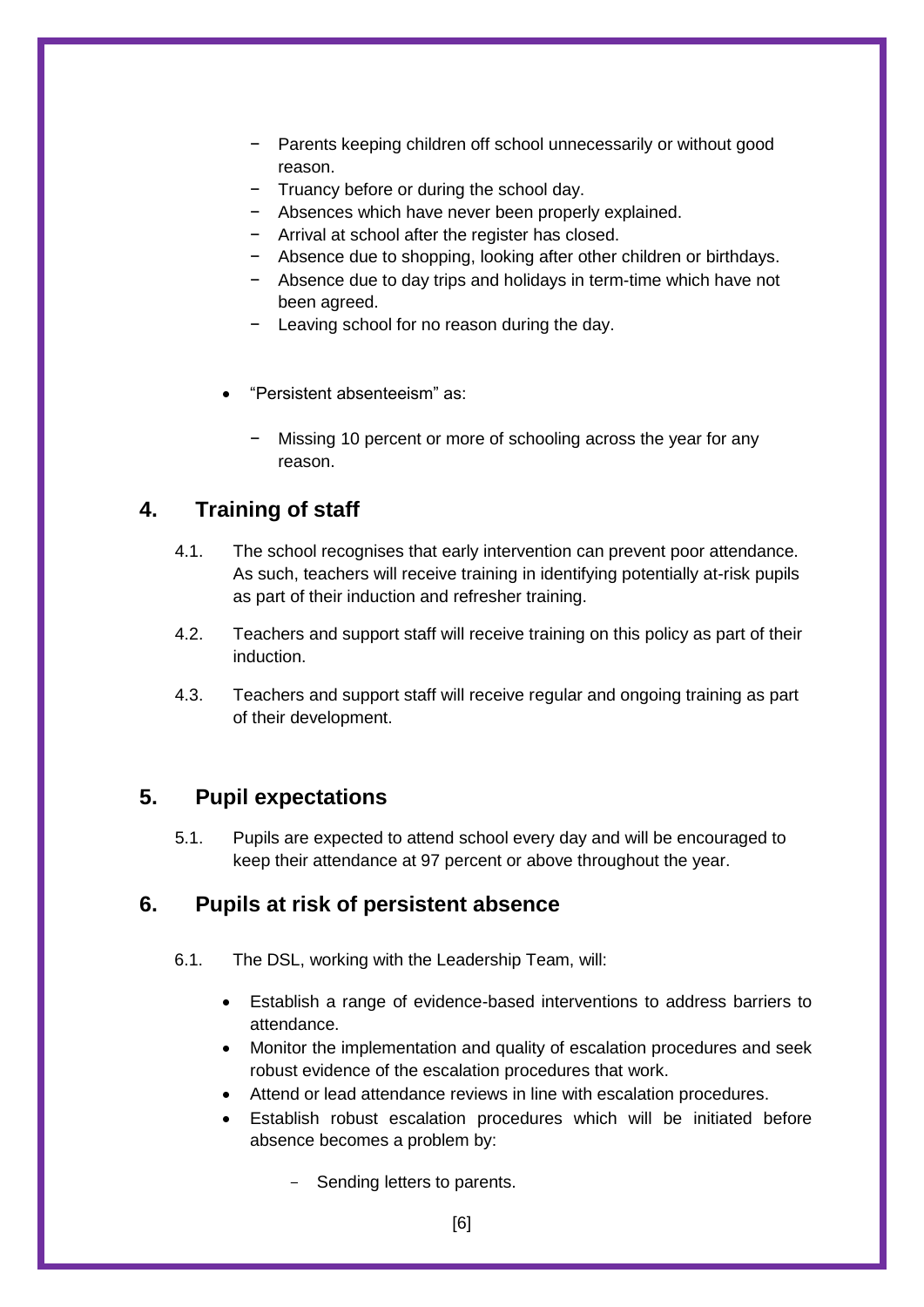- Having a weekly office review.
- Engaging with LA attendance teams.
- Using fixed penalty notices.
- Target children whose attendance falls below 90% in order for BCL to support and engage families.
- 6.2. Pupils potentially at greater risk of harm who need a social worker will be supported with pastoral and academic support, alongside action by statutory services in response to any unauthorised absences.
- 6.3. Teaching staff will:
	- Welcome pupils back following any absence and provide catch-up support to build confidence and bridge gaps.
	- Meet with pupils to discuss absence, patterns, barriers and problems.
	- Establish plans to remove barriers and provide additional support.
	- Lead daily or weekly check-ins to review progress and the impact of support.
	- Make regular contact with families to discuss progress.
	- Consider what support for re-engagement might be needed, including for vulnerable groups.
	- Be aware that poor absence and punctuality are rarely the child's fault, and therefore the child should never be blamed, or shamed for their attendance. Good attendance is the parents' responsibility.

#### <span id="page-6-0"></span>**7. Absence procedures**

- 7.1. The DSL, Office Administrator and BCL work together on a daily basis to monitor and address absence. The procedures are detailed in Appendix A. As a summary, these procedures are listed below.
- 7.2. Parents are required to contact the school as soon as possible on the first day of their child's absence, usually by phone.
- 7.3. A phone call will be made to the parent of any child who has not reported their child's absence on the first day of absence.
- 7.4. A home visit will be made on the first day of absence and each day thereafter if no contact is made with parents.
- 7.5. In the case of persistent absence, a referral will be made and arrangements made with parents to speak to the attendance officer.
- <span id="page-6-1"></span>7.6. The school will inform the LA, on a termly basis, of the details of pupils who fail to attend regularly, or who have missed 20 school days or more without permission.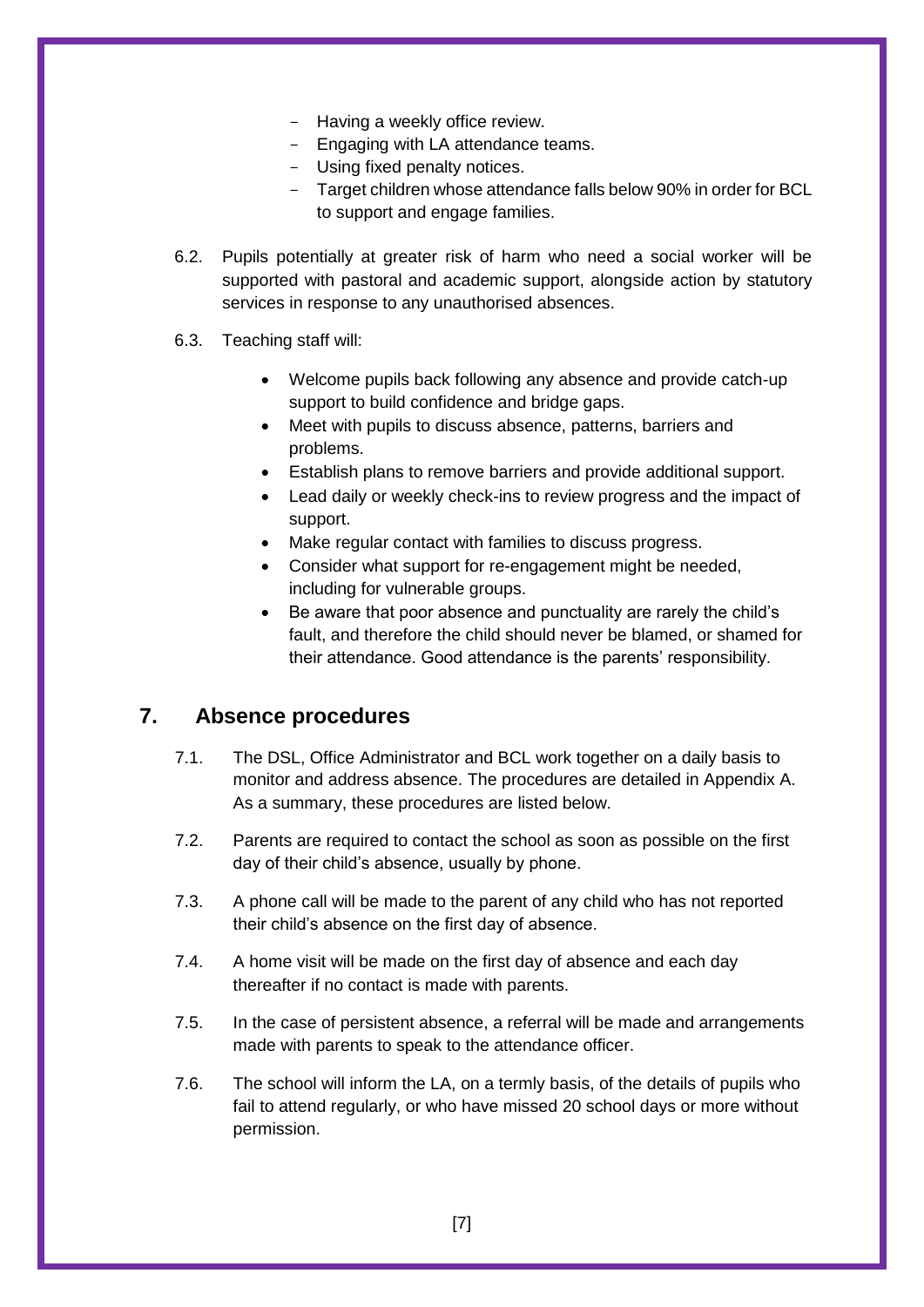- 7.7. If a pupil's attendance drops below 90 percent, the attendance officer will be informed, and a formal meeting will be arranged with the parents.
- <span id="page-7-1"></span>7.8. Where a pupil's whereabouts has not been established for 5 consecutive days, and we have not had contact from the parents or other family members; or the child has not returned to school for 10 days after an authorised absence; or is absent from school without authorisation for 20 consecutive school days, the DSL will report the child as missing education to Bradford's CME Team. The pupil will only be removed from the admissions register if the school is notified by the CME Team that they have failed to establish the whereabouts of the child after making reasonable enquiries.

# **8. Parental involvement**

- 8.1. The school will build respectful relationships with parents and families to ensure their trust and engagement.
- 8.2. The school will communicate openly and honestly with pupils and their families about their expectations of school life, attendance and performance so that they understand what to expect and what is expected of them.
- 8.3. The school will liaise with other agencies working with pupils and their families to support attendance, e.g. if a pupil has a social worker.
- 8.4. Parents will be expected to:
	- Actively support the work of the school.
	- Call staff for help when they need it.
	- Communicate with the school about possible circumstances which may affect their child's attendance or require support.
	- Treat staff with respect.

# <span id="page-7-0"></span>**9. Contact information**

9.1. Parents are responsible for:

- Providing accurate and up-to-date contact details.
- Providing the school with more than one emergency contact number.
- Updating the school if their details change.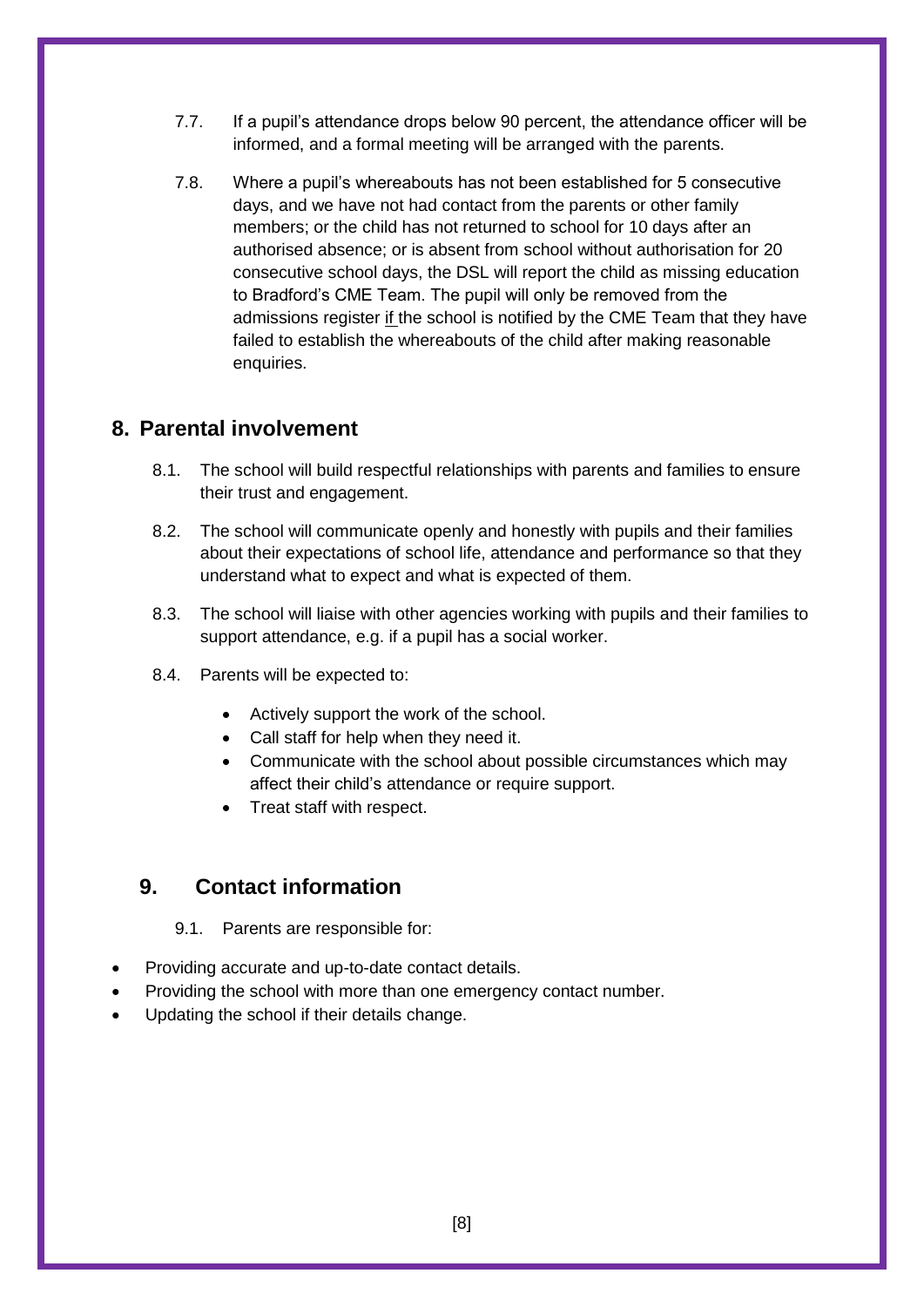# <span id="page-8-0"></span>**10. Attendance register**

Teachers will take the attendance register at the start of each school day and at the start of the afternoon session. This register will record whether pupils are:

- Present.
- Absent.
- Attending an approved educational visit.
- Late
- Illness

 The school will use the national attendance codes to ensure attendance and absence are monitored and recorded in a consistent way. The following codes will be used:

- $/$  = Present in the morning
- $\lambda$  = Present in the afternoon
- $\bullet$  L = Late arrival before the register has closed
- $C =$  Authorised absence
- $\bullet$   $E =$  Excluded but no alternative provision made
- $H =$  Authorised holidav
- $I = I$ Ilness
- M = Medical or dental appointments
- $\cdot$  R = Religious observance
- $B =$  Off-site education activity
- $\bullet$   $G =$  Unauthorised holidav
- O = Unauthorised absence
- $\bullet$  U = Arrived after registration closed (9:25)
- $\bullet$  N = Reason not yet provided
- $X = Not required to be in school$
- $\bullet$   $T = Gypsy$ , Roma and Traveller absence
- $\bullet$   $V =$  Education visit or trip
- $P =$  Participating in a supervised sporting activity
- $D =$  Dual registered  $-$  at another educational establishment
- Y = Exceptional circumstances
- $\bullet$   $Z =$  Pupil not on admission register
- When the school has planned in advance to be fully or partially closed, the code '#' will be used for the relevant pupils who are absent. This code will also be used to record year groups who are not due to attend because the school has set different term dates for different years, e.g. induction days.
- All amendments made to the attendance register will include the original entry, the amended entry, the reason for the amendment, the date of amendment and the name and role of the person who made the amendment.
- Every entry received into the attendance register will be preserved for three years.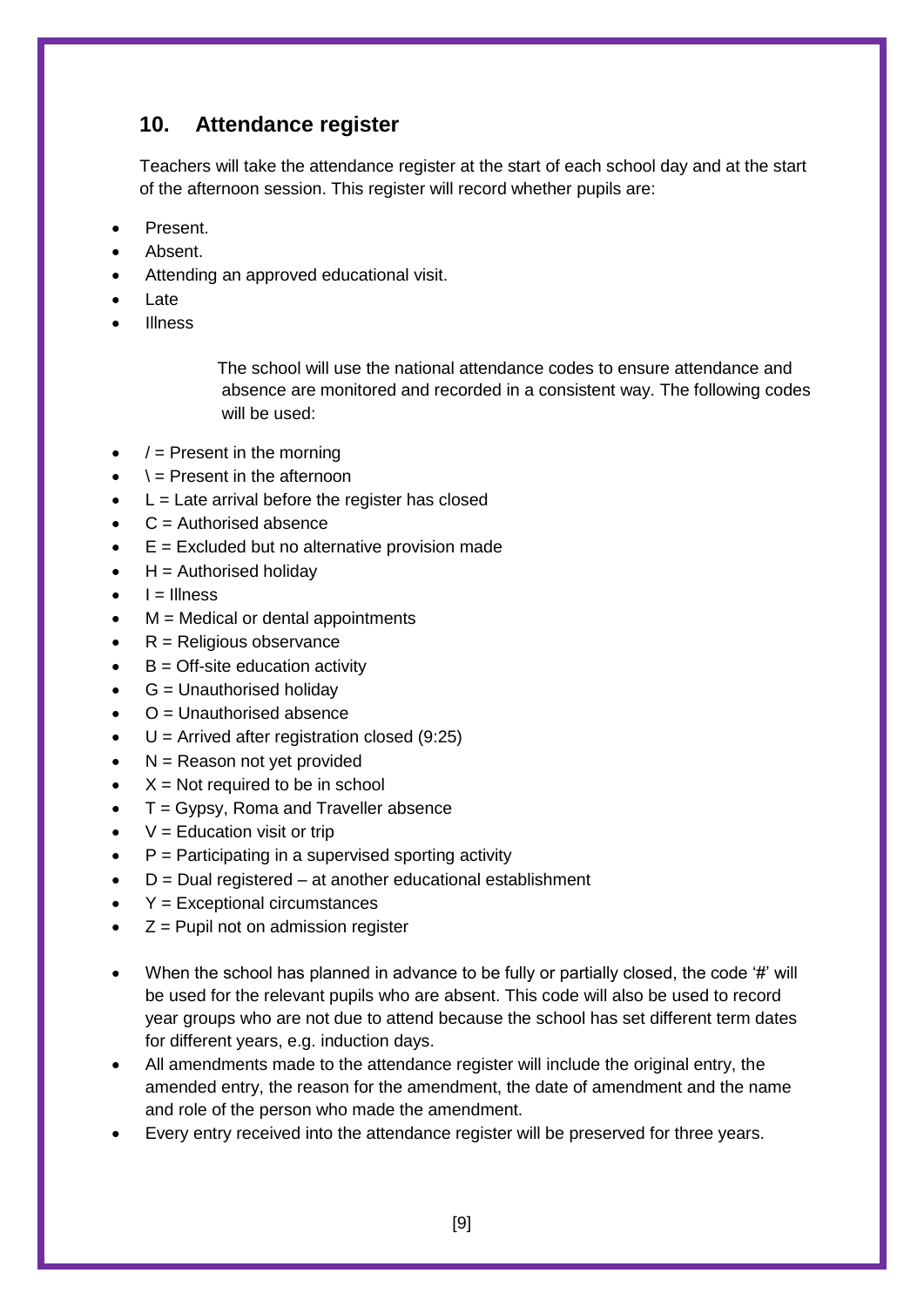# <span id="page-9-0"></span>**11. Attendance officer (BCL)**

- 11.1. If they are persistently absent, pupils will be referred by the DSL to the attendance officer who will attempt to resolve the situation through a parent agreement. Our attendance officer is Andy Smart (BCL), and Ben Lewis.
- 11.2. If the situation cannot be resolved and attendance does not improve, the attendance officer has the power to issue sanctions such as prosecutions or penalty notices to parents.
- 11.3. The attendance officer and DSL will monitor and analyse attendance data regularly to ensure that intervention is delivered quickly to address absence.

 11.4. The attendance officer will provide regular reports to staff across the school to enable them to track the attendance of pupils and to implement attendance procedures.

#### **12. Lateness**

- 12.1. Punctuality is of the utmost importance and lateness will not be tolerated.
- 12.2. Classroom doors are opened at 8:45 until 8:55 in both buildings to allow parents to drop their children off on time if they have children in both buildings.
- 12.3. Any child arriving after 8:55 will need to enter through the main entrance doors, and sign in, using Inventry. They will receive a late mark, and the number of minutes late will be recorded.
- 12.4. The school day starts at 8:55. Pupils should be in their classroom by this time.
- 12.5. Registers are marked by 9:00.
- 12.6. The register closes at 9:25, 30 minutes after the class doors close.. Pupils will receive a U mark of absence if they arrive after this time.
- 12.7. After lunch, registers are marked by 12:50. Pupils will receive a late mark if they are not in their classroom by this time.

# <span id="page-9-1"></span>**13. Term-time leave**

- 13.1. At St Stephen's CE Primary, our aim is to prepare pupils for their future lives and careers. With this in mind, we require parents to observe the school holidays as prescribed.
- 13.2. The headteacher/deputy headteacher is unable to authorise *holidays* during term-time.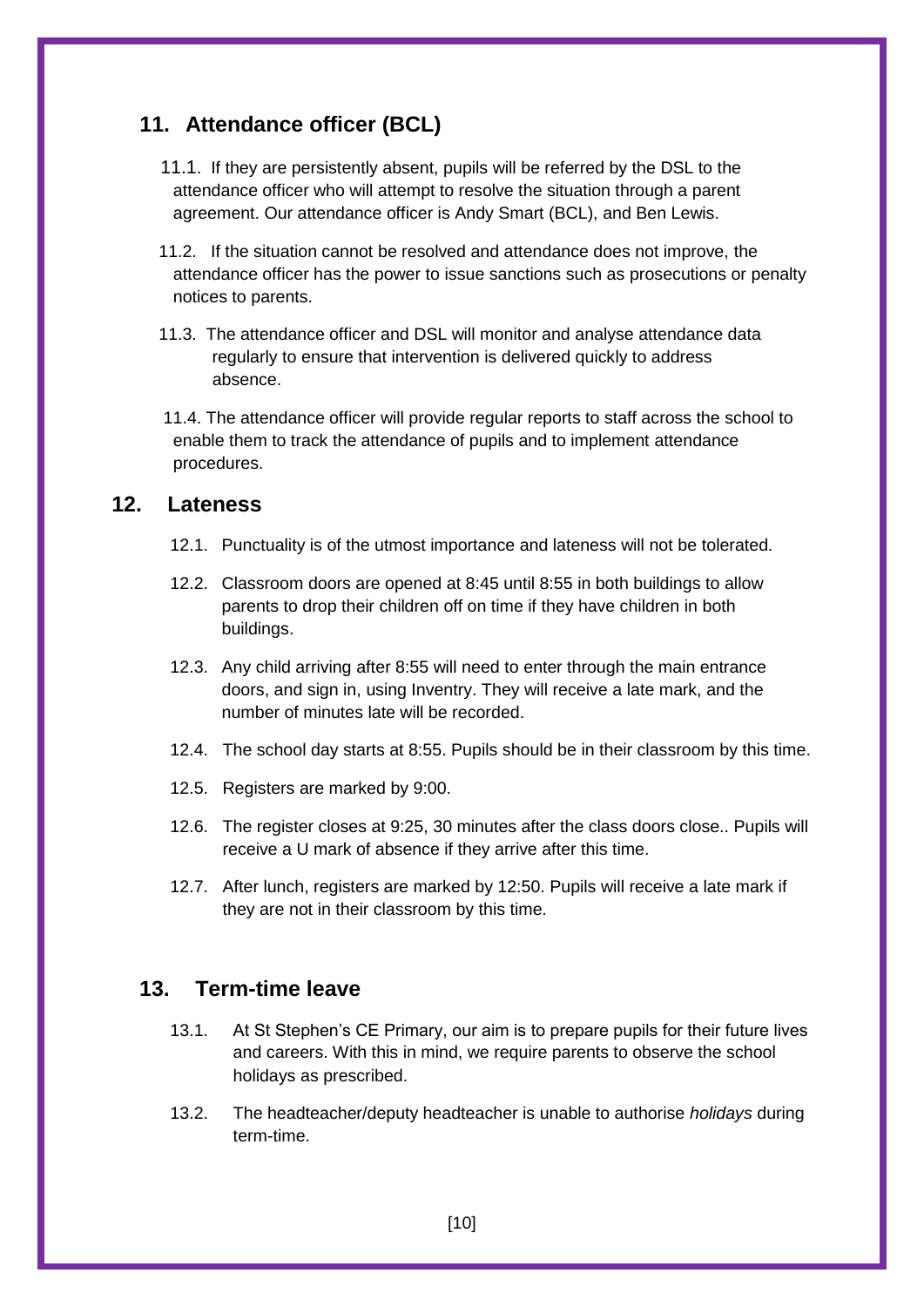- 13.3. The headteacher/deputy headteacher is only allowed to grant a leave of absence in exceptional circumstances. Applications will be made in advance and the headteacher/deputy headteacher will be satisfied by the evidence which is presented, before authorising term-time leave.
- 13.4. The headteacher/deputy headteacher will determine the amount of time a pupil can be away from school during term time. Any leave of absence is at the discretion of the headteacher/deputy headteacher.
- 13.5. Any requests for leave during term-time will be considered on an individual basis and the pupil's previous attendance record will be taken into account.
- 13.6. Requests for leave will not be granted in the following circumstances:
	- Immediately before and during assessment periods
	- When a pupil's attendance record shows any unauthorised absence
	- Where a pupil's authorised absence record is already above 10 percent for any reason
- 13.7. If parents take their child out of school during term-time without authorisation from the headteacher/deputy headteacher, they may be subject to sanctions such as penalty fines.

#### <span id="page-10-0"></span>**14. Leave during lunch times**

- Parents may take their child away from the school premises during lunch times with permission from the headteacher – it is at the headteacher's discretion as to whether a pupil will be allowed to leave the premises.
- Our lunch time hours are 12:00 13:00 for Reception and KS1, and 12-12:45 for KS2. Pupils will leave the school premises within 10 minutes of the start of lunch and will return before the end of lunch time.
- Parents will be required to meet their child at the school office when taking them off the premises – the pupil will be signed out and back in using the Inventory system at the school office.

A member of staff will be available at the school office before the pupil leaves the premises and upon their return to sign them back in. No pupil will leave the premises before the member of staff has given their permission.

#### <span id="page-10-1"></span>**15. Truancy**

15.1. Truancy means any absence of part, or all, of one or more days from school, during which the school has not been notified of the cause behind such absence.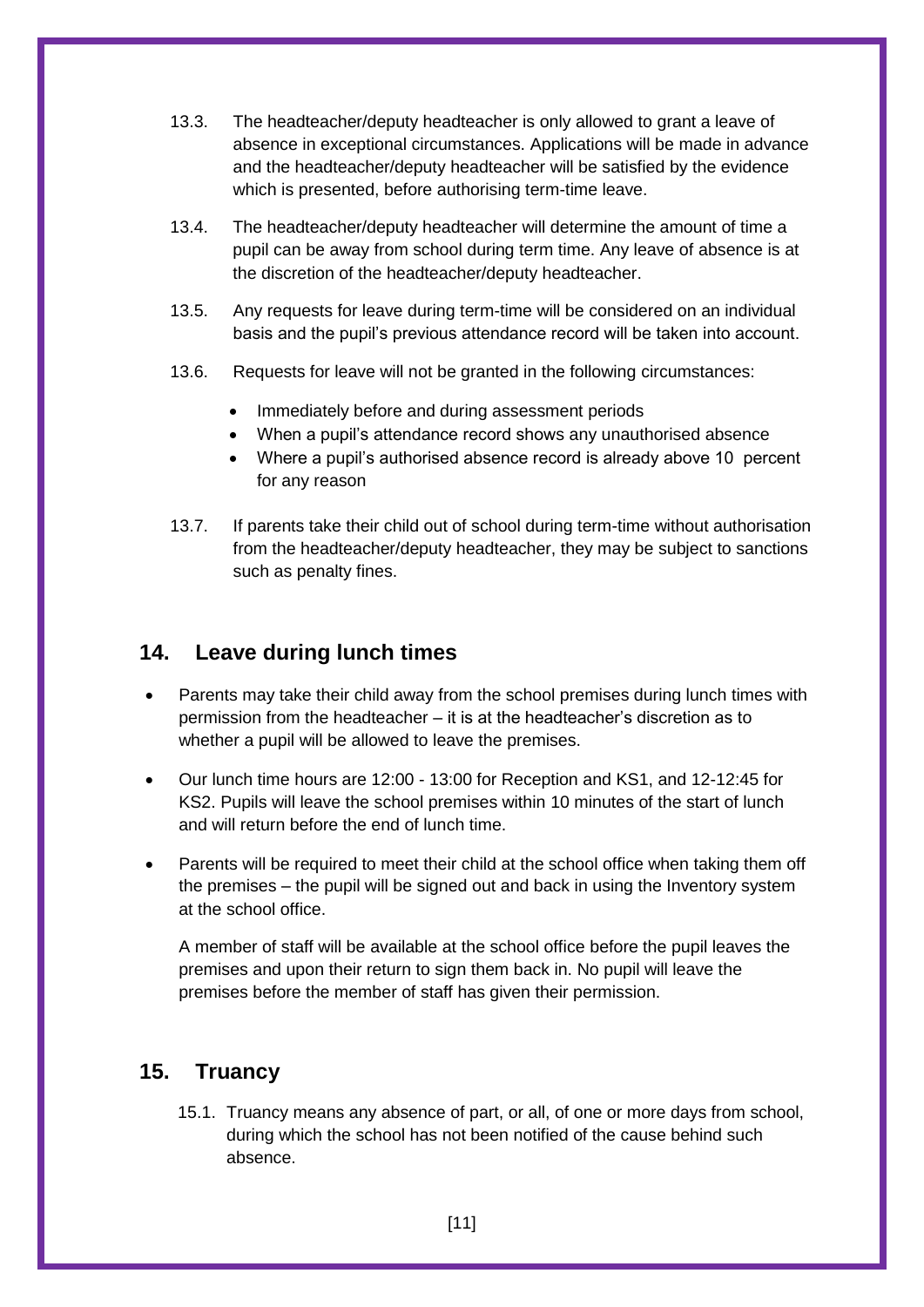- 15.2. All staff will be concerned about the regular attendance of pupils, and the importance of continuity in each child's learning.
- 15.3. All pupils are expected to be in their classes by 8:55 am, where the teacher will record the attendance electronically.
- 15.4. Any pupil with permission to leave the school during the day must sign out at the school office and sign back in again on their return.
- 15.5. Immediate action will be taken when there are any concerns that a child might be truanting.
- 15.6. If truancy is suspected, the headteacher is notified, and they will contact the parent in order to assess the reasons behind the child not attending school.
- 15.7. The following procedures will be taken in the event of a truancy:
	- In the first instance, a letter of warning will be sent to the parents of the pupil, informing them of the truancy and stating that any future occurrences could result in further action being taken.
	- If any further truancy occurs, then the school will consider issuing a penalty notice.
	- A penalty notice will be issued where there is overt truancy, inappropriate parentally-condoned absence, excessive holidays in term-time and persistent late arrival at school.

#### <span id="page-11-0"></span>**16. Missing children**

- 16.1. Pupils are not permitted to leave the school premises during the school day unless they have permission from the headteacher.
- 16.2. The following procedures will be taken in the event of a pupil going missing whilst at school:
	- The member of staff who has noticed the missing pupil will inform the headteacher immediately.
	- The office staff will also be informed as they will act as a point of contact for receiving information regarding the search.
	- A member of staff will stay with the rest of the class, and all other available members of staff will conduct a thorough search of the school premises as directed by the headteacher.
	- The following areas will be systematically searched:
		- − All classrooms
		- − All toilets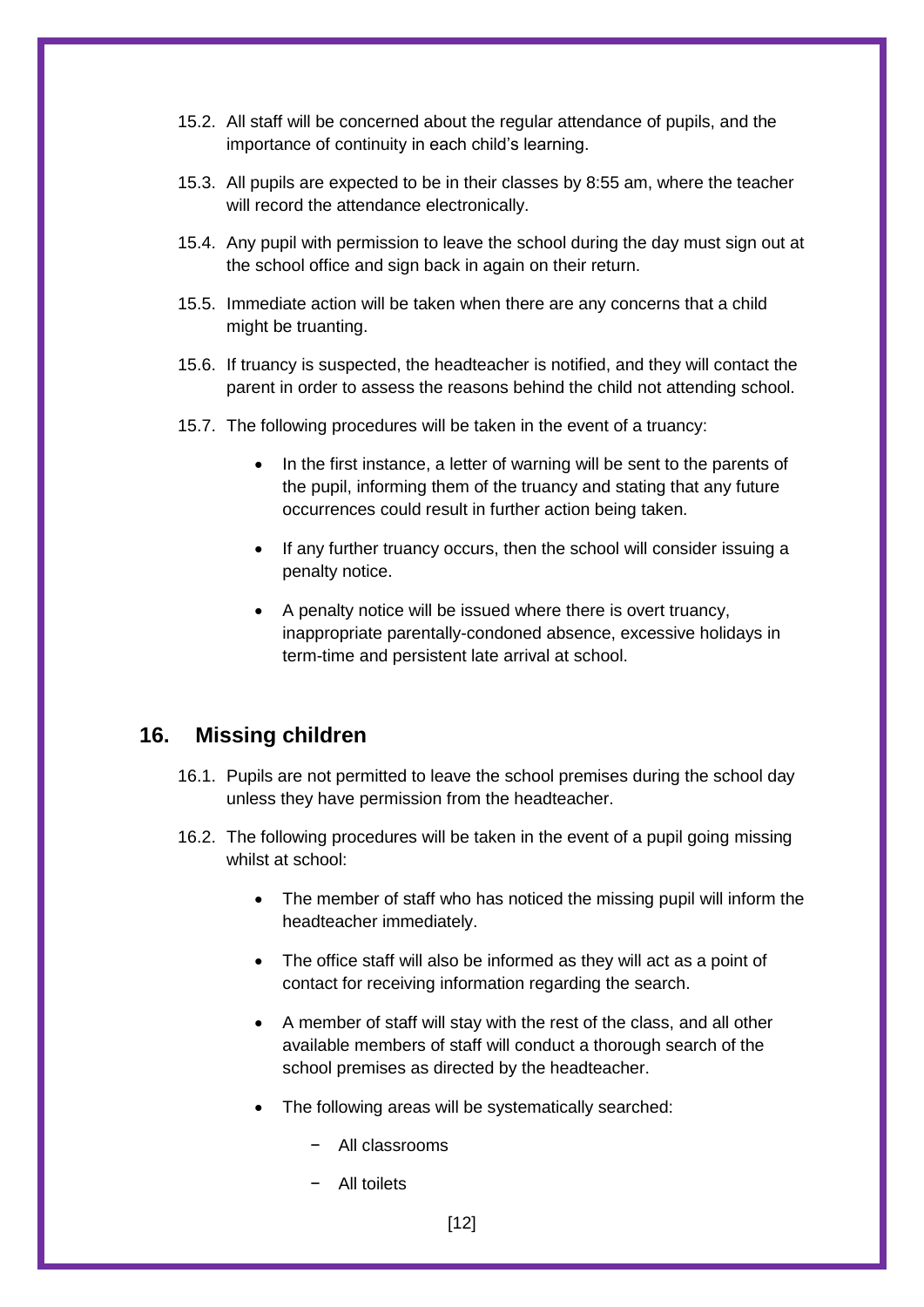- − All outbuildings
- − The school grounds
- Available staff will begin a search of the area immediately outside of the school premises, and will take a mobile phone with them so they can be contacted.
- If the pupil has not been found after 10 minutes, then the parents of the pupil will be notified.
- The school will attempt to contact parents using the emergency contact numbers provided.
- If the parents have had no contact from the pupil, and the emergency contacts list has been exhausted, the police will be contacted.
- The missing pupil's teacher will fill in an incident form, describing all circumstances leading up to the pupil going missing.
- 16.3. If the missing pupil has an allocated social worker, is a LAC, or has any SEND, then the appropriate personnel will be informed.
- 16.4. When the pupil has been located, members of staff will care for and talk to the pupil to ensure they are safe and well.
- 16.5. The headteacher will take the appropriate action to ensure that pupils understand they must not leave the premises, and sanctions will be issued if deemed necessary.
- 16.6. Parents and any other agencies will be informed immediately when the pupil has been located.
- 16.7. The headteacher will carry out a full investigation, and will draw a conclusion as to how the incident occurred.
- 16.8. Prolonged periods of unauthorised absence without contact will be handled in accordance with clauses [6.6](#page-6-1)[-6.8](#page-7-1) of this policy.
- 16.9. A written report will be produced and policies and procedures will be reviewed in accordance with the outcome.

# <span id="page-12-0"></span>**17. Religious observances**

- 17.1. The school will take advice from local religious leaders of all faiths to establish the appropriate number of days of absence required for religious festivals.
- 17.2. Parents are required to inform the school in advance if absences are required for days of religious observance.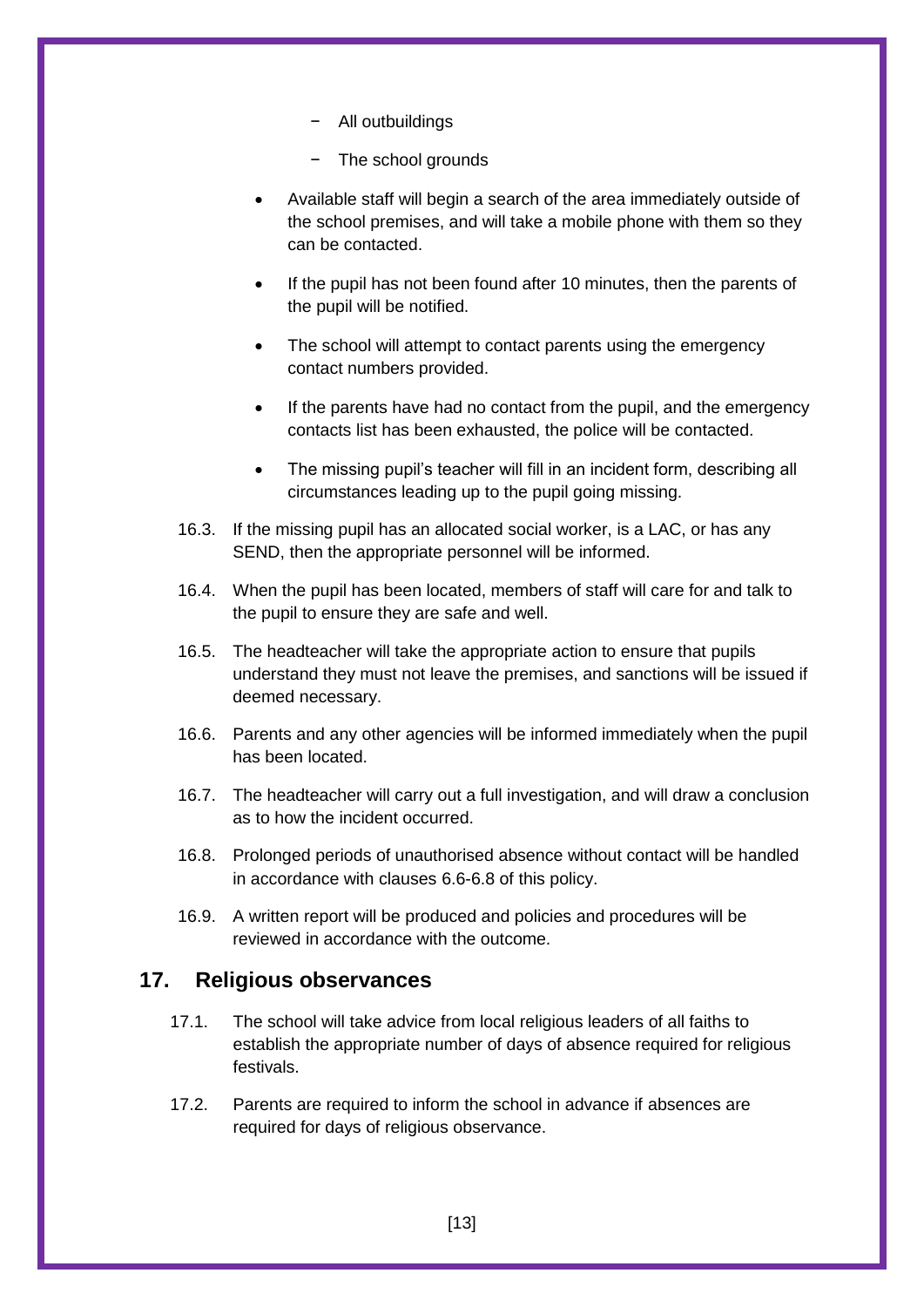# <span id="page-13-0"></span>**18. Appointments**

- 18.1. As far as possible, parents will attempt to book medical and dental appointments outside of school hours.
- 18.2. Where this is not possible, a note and appointment card will be sent to the school office.
- 18.3. If the appointment requires the pupil to leave during the school day, they will be signed out at the school office by a parent.
- 18.4. Pupils will attend school before and after the appointment wherever possible.

# <span id="page-13-1"></span>**19. Modelling, sport and acting performances/activities**

- 19.1. Under Section 37 of the Children and Young Persons Act 1963, all pupils engaging in performances/activities (whether they, or another person, receives payment or not), which require them to be absent from school, are required to obtain a licence from the LA which authorises their absence(s).
- 19.2. Where a pupil requests to be absent for a performance or activity, the individual or organisation responsible for organising, producing or running the activity/performance is required to request a licence from the LA.
- 19.3. The organiser is required to allow sufficient time for the LA to process the request – the LA will refuse to consider an application if the performance or activity is less than 21 days away.
- 19.4. The LA will only approve a licence application once it is satisfied that:
	- The pupil's education, health and wellbeing will not suffer; and
	- The conditions of the licence will be observed.
- 19.5. The LA will impose any conditions it considers necessary to ensure that the pupil is fit to take part in the performance/activity, that there will be proper provision for the pupil's wellbeing, and that the pupil's education will not suffer.
- 19.6. The school will make additional arrangements for pupils engaging in performances or activities that require them to be absent from school to ensure they do not fall behind in their education – this may involve private teaching. These arrangements will be approved by the LA who will ensure that the arrangements are suitable for the pupil.
- 19.7. The organiser of the performance/activity is responsible for ensuring these arrangements are carried out.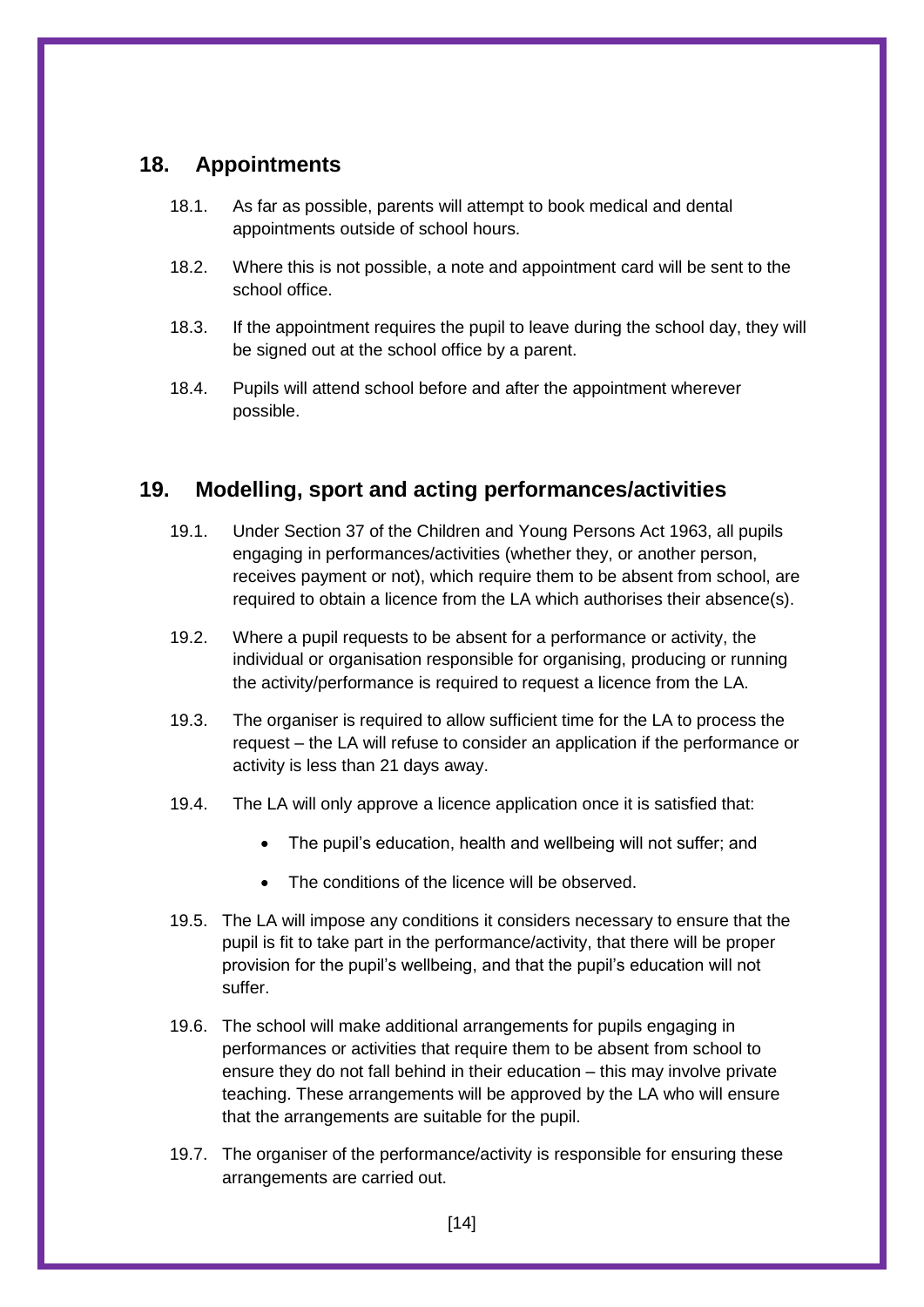- 19.8. The pupil will receive education that, when taken together over the term of the licence, amounts to a minimum of three hours per day that the pupil would be required to attend a school maintained by the LA issuing the licence.
- 19.9. The above requirement will be met by ensuring a pupil receives an education:
	- For not less than six hours a week; and
	- During each complete period of four weeks (or if there is a period of less than four weeks, then during that period), for periods of time not less than three hours a day; and
	- On days where the pupil would be required to attend school if they were attending a school maintained by the LA; and
	- For not more than five hours on any such day.
- 19.10. Where the applicant is unable to specify the dates of the performance/activity, and the LA decides to grant the application, the LA will specify that the pupil can only take part in the activity for a specified number of days within a sixmonth period.
- 19.11. Where a licence has been granted by the LA and it specifies dates of absence, no further authorisation is needed from the school.
- 19.12. Where an application does not specify dates, and it has been approved by the LA, it is at the discretion of the headteacher to authorise the leave of absence for each day.
- 19.13. The headteacher will not authorise any absences which would mean that a pupil's attendance would fall below 96 percent.
- 19.14. Where a licence has not been obtained, the headteacher will not authorise any absence for a performance or activity.
- 19.15. The LA will be satisfied that arrangements for chaperones, accommodation, place of performance and rehearsal, and travel are suitable before it grants the application.
- 19.16. The LA may decide to place restrictions on any performance or activity this can include maximum hours and breaks.
- 19.17. The maximum number of consecutive days that a child can perform is six this applies to performances only.
- 19.18. Pupils who perform are entitled to a break of at least 14 days following the last performance where the pupil has been performing on the maximum number of consecutive days over a period of eight weeks, unless the period to which the licence applies is less than 60 days.
- 19.19. A licence is also required where a pupil will be absent from school and conducting a performance or activity abroad.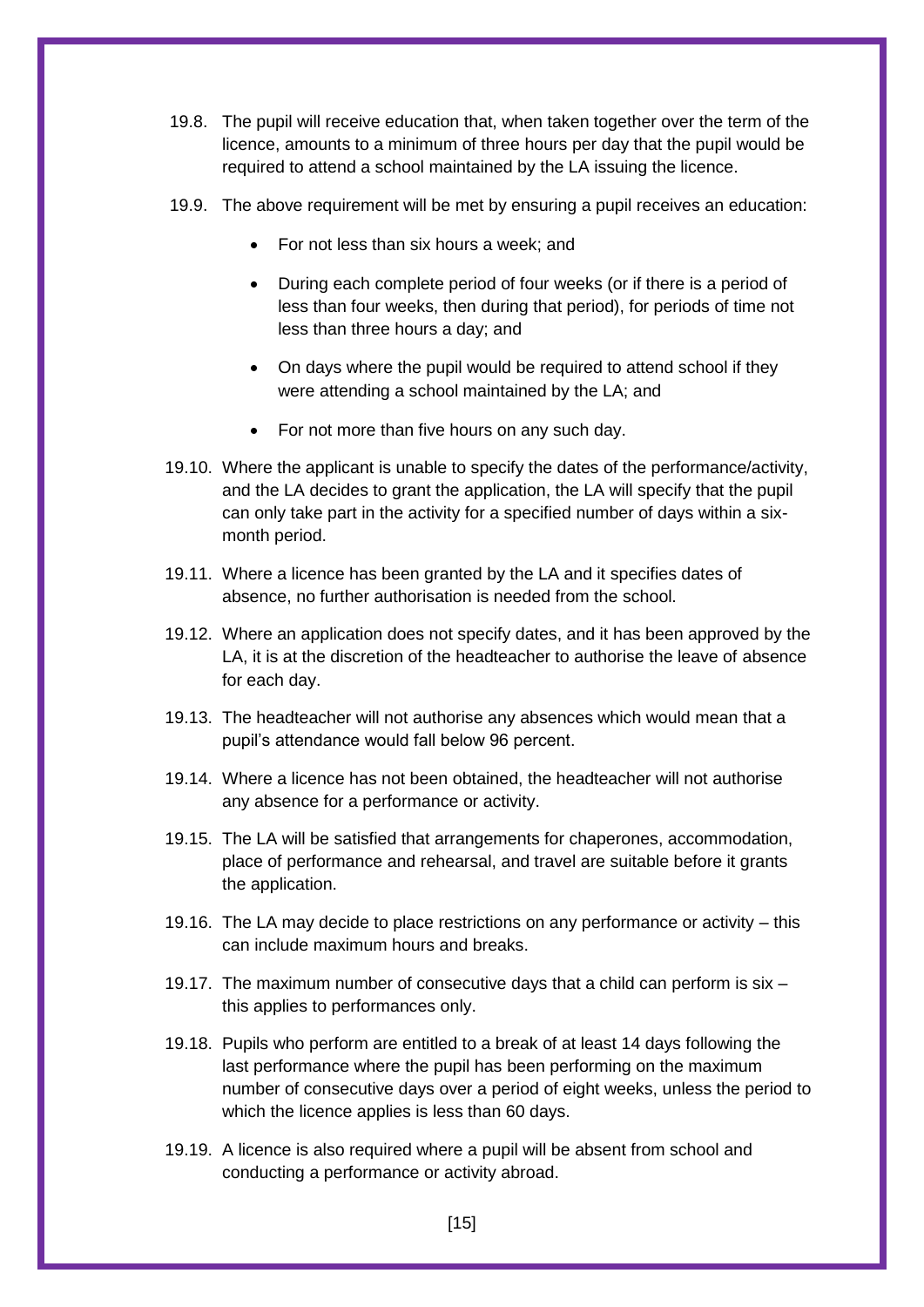- 19.20. The LA is responsible for enforcing all licence requirements; they may carry out inspections of the premises:
	- Where rehearsals during the performance period are taking place;
	- Where performances or activities are taking place; or
	- Where the pupil is receiving their education, in order to check that licensing conditions are being met.
- 19.21. The LA has the power to amend or revoke existing licences at any time.
- 19.22. If the LA refuses to grant a licence, it will provide reasons for this decision in writing to the individual/organisation applying for the licence.
- <span id="page-15-0"></span>19.23. The organiser of the performance/activity has the right to appeal the decision to a magistrates' court, including its refusal, revocation or variation, and against any condition under which a licence is granted or an approval is given.

#### **20. Young carers**

.

- 20.1. The school understands the difficulties that face young carers.
- 20.2. The school will endeavour to identify young carers at the earliest opportunity from enrolment at the school and throughout their time at the school.
- 20.3. The school will take a caring and flexible approach to the needs of young carers and each pupil will be examined on a case-by-case basis, involving other agencies if appropriate.

# <span id="page-15-1"></span>**21. Rewarding good attendance**

- School rewards good attendance in the following ways:
	- o All classes with a weekly attendance of 95% or higher will receive a class dojo, to be given in Celebration Collective Worship each Friday.
	- $\circ$  The class with the highest attendance in each building will be awarded the attendance trophy that week, in Celebration Collective Worship, and be given an extra 10 minutes' playtime that day.
	- o Pupils with 100% attendance each term will receive a 100% attendance certificate at the end of each term.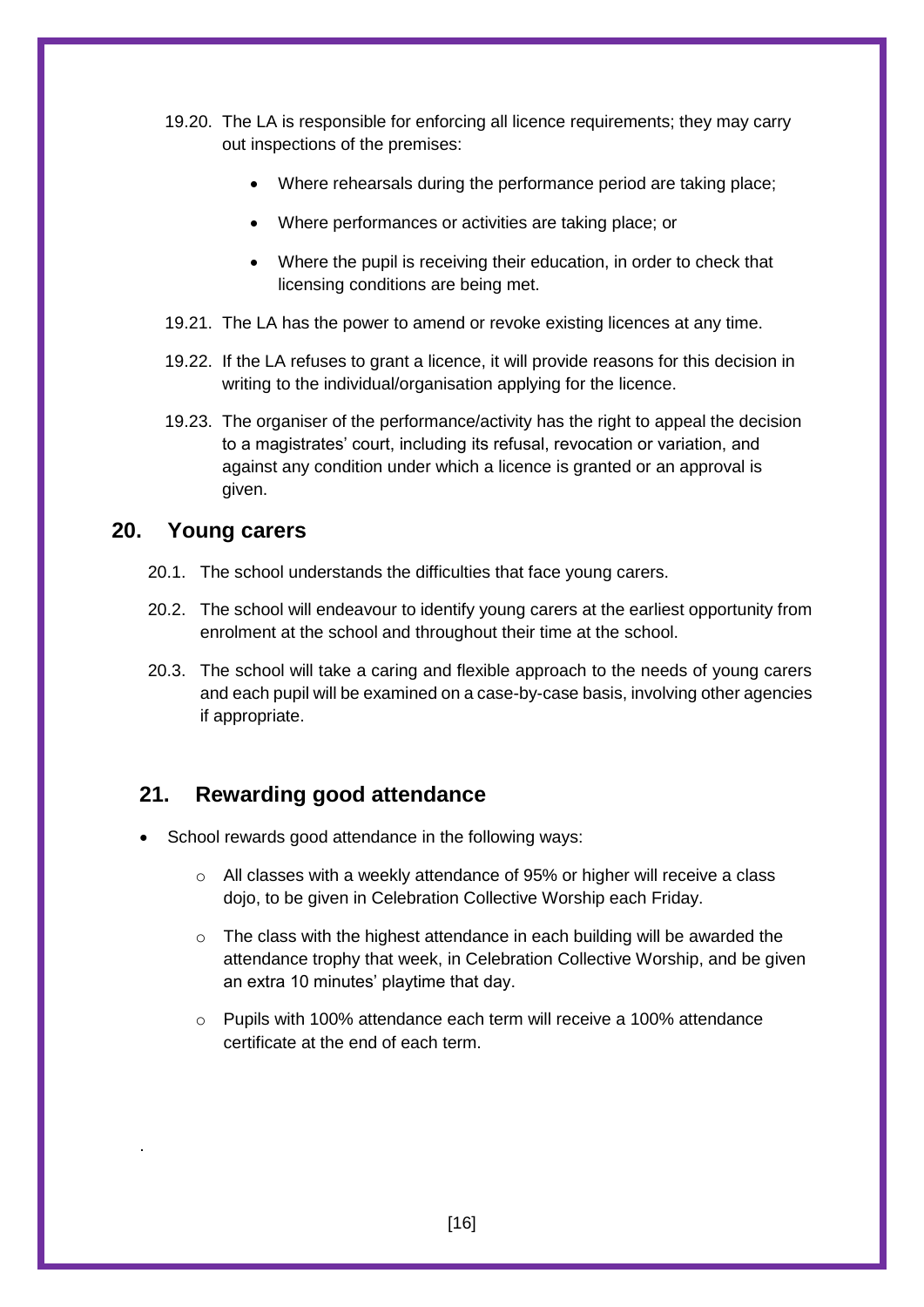# <span id="page-16-0"></span>**22. Monitoring and Review**

- 22.1. The school monitors attendance and punctuality throughout the year.
- 22.2. St Stephen's CE Primary's attendance target is 96 percent.
- 22.3. Details of our attendance per class is on our weekly Homelink newsletter.
- 22.4. Any changes made to this policy will be communicated to all members of staff and parents.